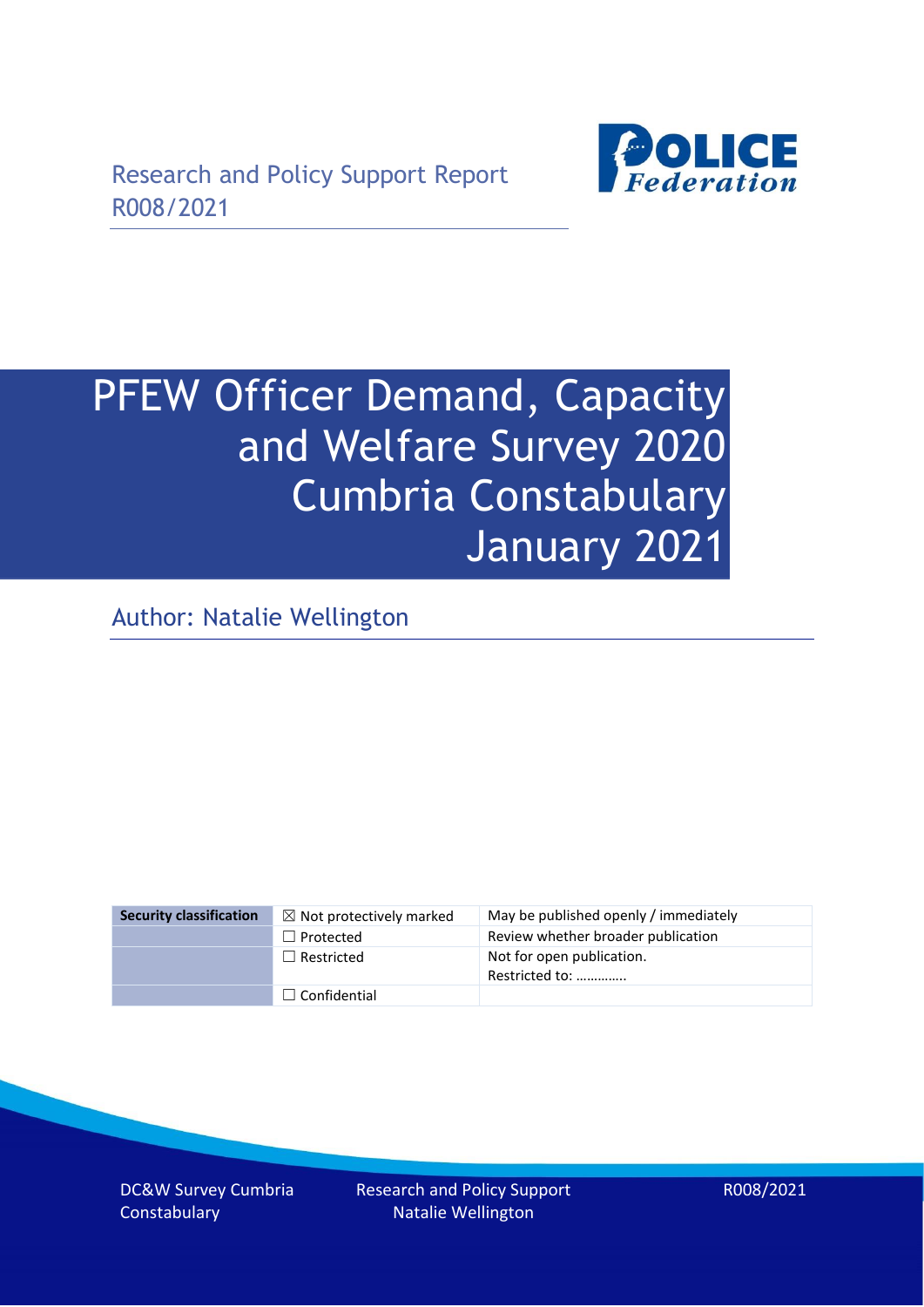# **CONTENTS**

| 2.          |                                                            |  |
|-------------|------------------------------------------------------------|--|
| 3.          |                                                            |  |
| 4.          |                                                            |  |
| 5.          |                                                            |  |
| 6.          |                                                            |  |
| $7_{\cdot}$ | ORGANISATIONAL SUPPORT FOR MENTAL HEALTH AND WELLBEING  17 |  |
| 8.          |                                                            |  |
|             |                                                            |  |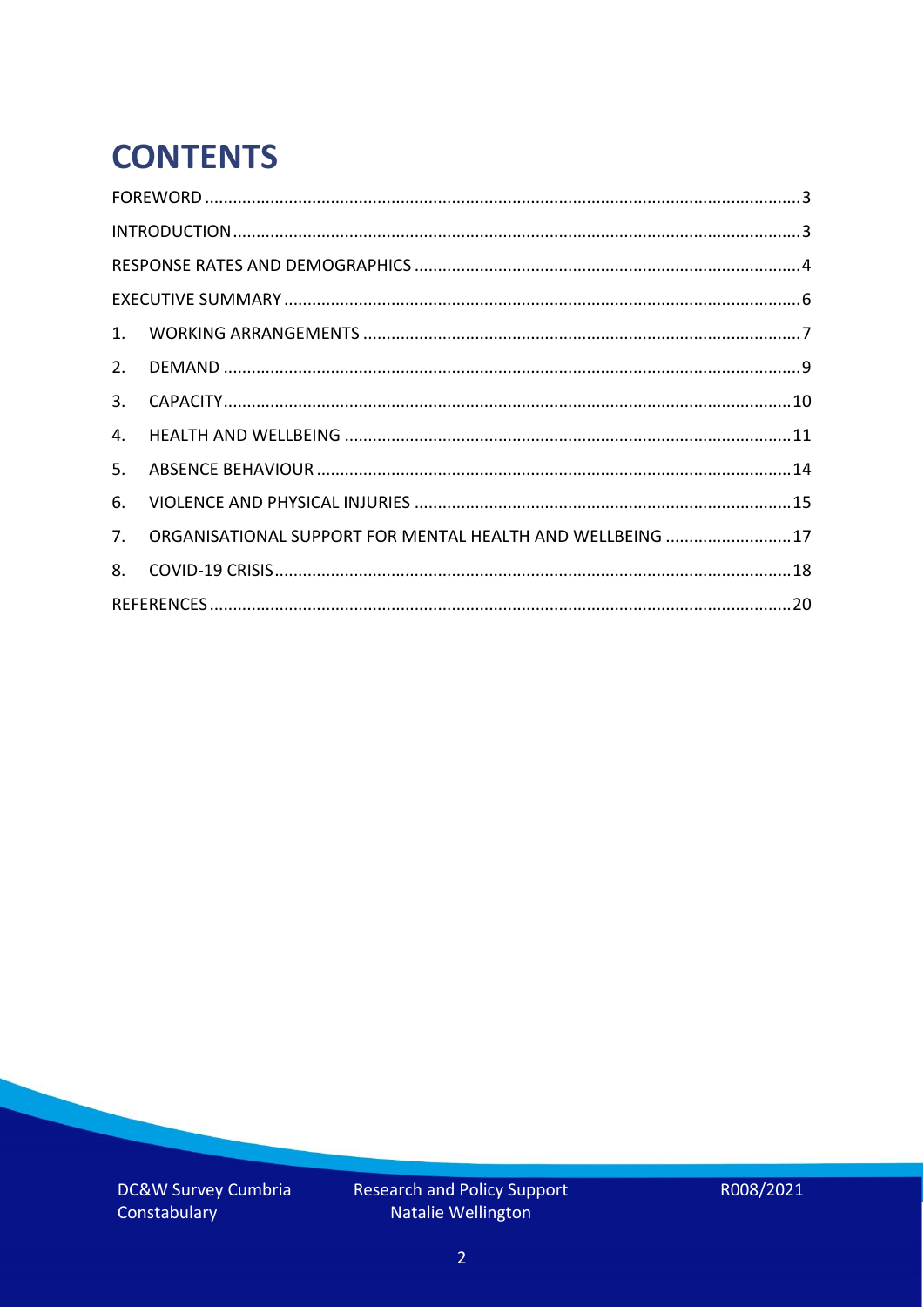### <span id="page-2-0"></span>**FOREWORD**

#### <span id="page-2-1"></span>**INTRODUCTION**

The Demand, Capacity and Welfare Survey is a biennial survey that started in 2016. This was in response to unprecedented budgetary cuts and a 14% fall in officer numbers over a seven year period from a high of 142,056 in 2009 to 122,748 in March 2016. <sup>i</sup> Evidence from a focus group study conducted by the PFEW<sup>ii</sup> also highlighted that these reductions may have been having a negative effect on officers' individual wellbeing. It was within this context that the Police Federation of England and Wales (PFEW) began a biennial Demand, Capacity and Welfare Survey. The 2020 PFEW Demand, Capacity and Welfare Survey is the third iteration of the survey. Due to the current global health crisis we have included questions specific to COVID-19, in order to help us to better understand the impacts of working within the police service during this crisis and officers' experiences on the ground. We have reported personal impacts in a specific section and organisational impacts are reported at contextually appropriate points throughout the report, to enable comparisons with other relevant items (for example we have included the results for the question asking whether COVID-19 has had an impact on single-crewing within the same section as the results for the question regarding frequency of single-crewing).

This report provides a summary of responses to key questions from the 2020 PFEW Officer Demand, Capacity and Welfare Survey from respondents in Cumbria Constabulary.

Where appropriate, details of average responses from previous years, or the police service as a whole, are also presented.<sup>1</sup> However, differences across these figures have not been tested to assess whether they are statistically significant;<sup>2</sup> therefore, any and all differences reported are for guidance only and must be treated with caution. When comparing forcelevel data across years, a dash (–) is used, when applicable, to indicate where a force report was not provided due to small sample sizes.

Please be aware that the total number of responses for each item may vary slightly as not all items were answered by all respondents, and all percentages are rounded to the nearest

DC&W Survey Cumbria **Constabulary** 

 $1$  Data were weighted at a national level on the basis of respondents' force to ensure that each force were proportionally represented within the national sample; no weightings were applied at a force level. More information about weightings can be found in the 2020 Technical Annex R098/2020.

 $2$  As all the data are derived from samples of the population, rather than the whole population, percentage figures calculated are strictly speaking estimates, rather than exact measures. This means that every figure has a margin of error associated with it. Hence a very small percentage difference year on year may be due to sampling, rather than to actual changes.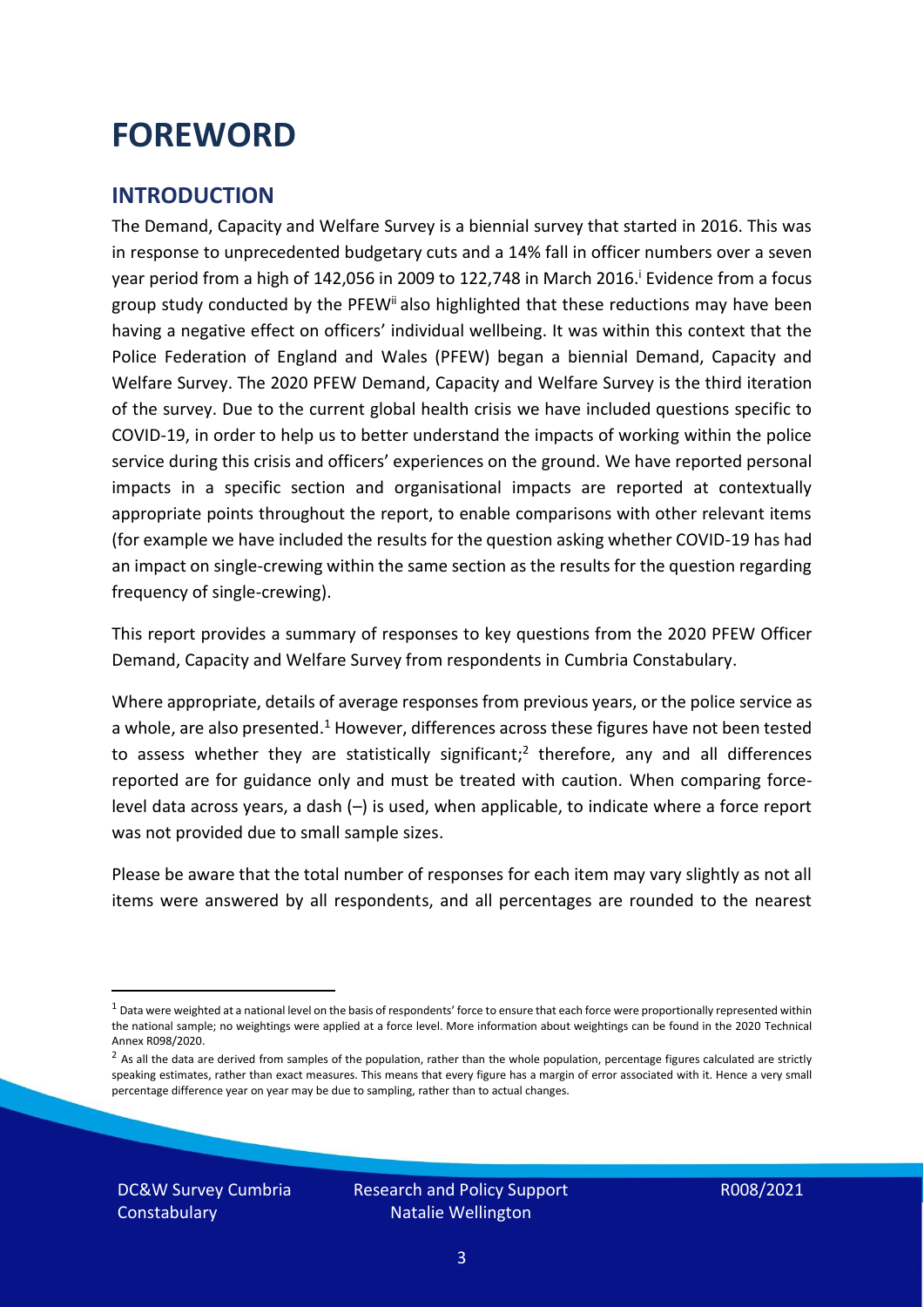whole number. In addition, the actual differences between any and all groups may be quite small, and these details should be considered when interpreting the data.

#### <span id="page-3-0"></span>**RESPONSE RATES AND DEMOGRAPHICS**

Survey responses were gathered over a seven-week period between October and November 2020. All officers of the federated ranks in England and Wales were eligible to participate. Analyses were conducted on a sample of 12,471 responses drawn from all 43 forces across England and Wales. The national response rate for the 2020 survey was 10%.

Overall, 3% of respondents (n=423) to the survey declined to state which force they belonged to. These responses have been included within the national data but are excluded from force-level analyses.<sup>3</sup>

126 responses were received from Cumbria Constabulary, representing a response rate of around 10% (based on March 2020 Home Office figures of officer headcount).<sup>iii</sup> The margin of error for this report has been calculated using the size of the sample and population. At a 95% confidence level, this force report has a 8% margin of error. If the margin of error is less than 5%, it can be considered to be within the normal bounds of academic rigour.<sup>4</sup> If this threshold has not been met, the results from this report must be interpreted with caution.

56% of responses from Cumbria Constabulary were received from male officers and 38% of responses were from female officers. The other 6% preferred not to say or identified in another way. In regards to rank, 69% of respondents from Cumbria Constabulary were Constables, 23% were Sergeants, 8% were Inspectors, and 0% were Chief Inspectors. 2% of responses from Cumbria Constabulary were received from Black and Minority Ethnic (BME) officers.

DC&W Survey Cumbria **Constabulary** 

<sup>&</sup>lt;sup>3</sup> Please see the 2020 Technical Annex R098/2020 for excluded cases.

<sup>&</sup>lt;sup>4</sup> The generally accepted academic standards is a 95% confidence level with a 5% (or less) margin of error.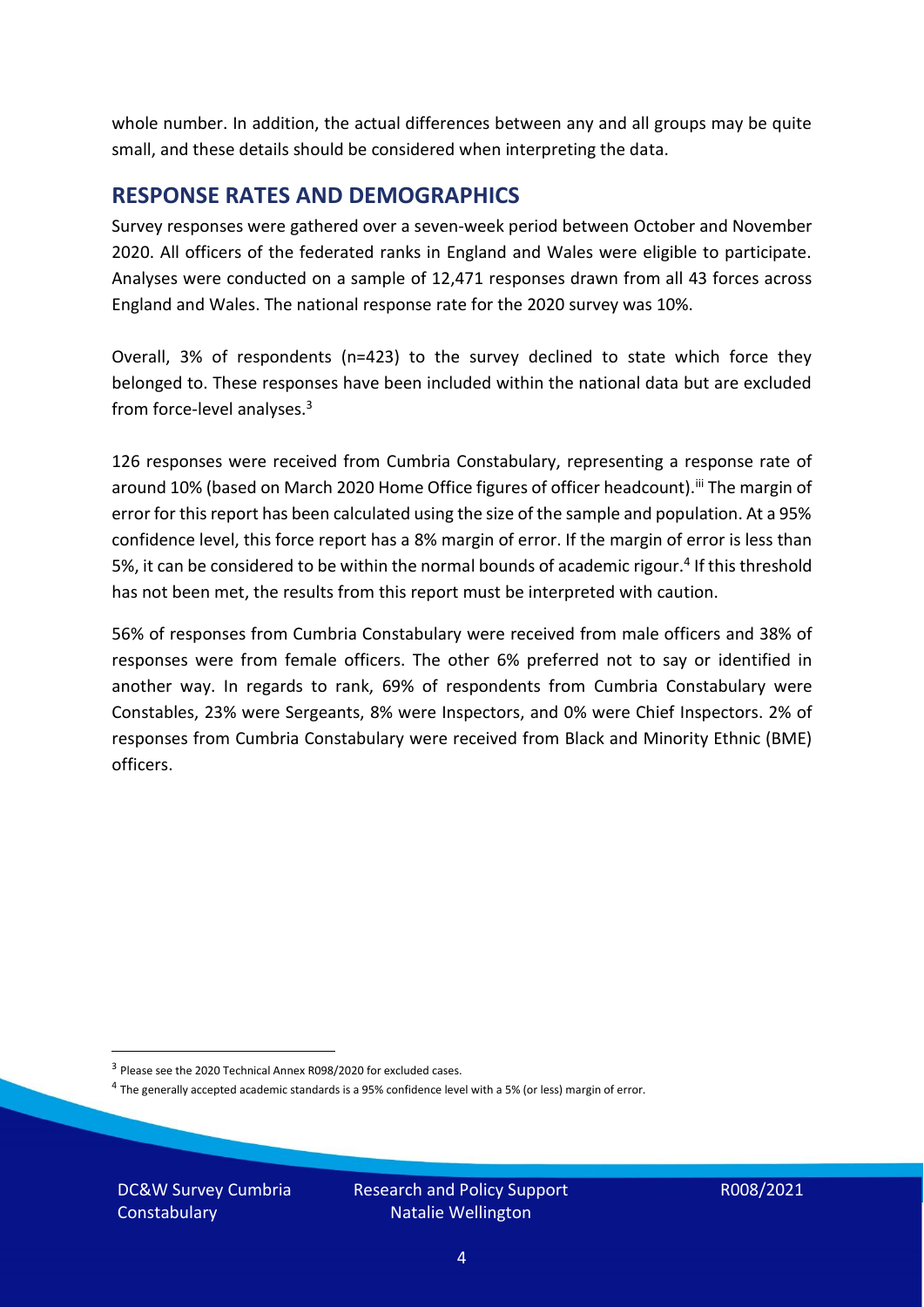### **INFOGRAPHIC**

### **Who responded?**

**126** responses were received from Cumbria Constabulary, representing a **10%** response rate.



DC&W Survey Cumbria **Constabulary** 

Research and Policy Support Natalie Wellington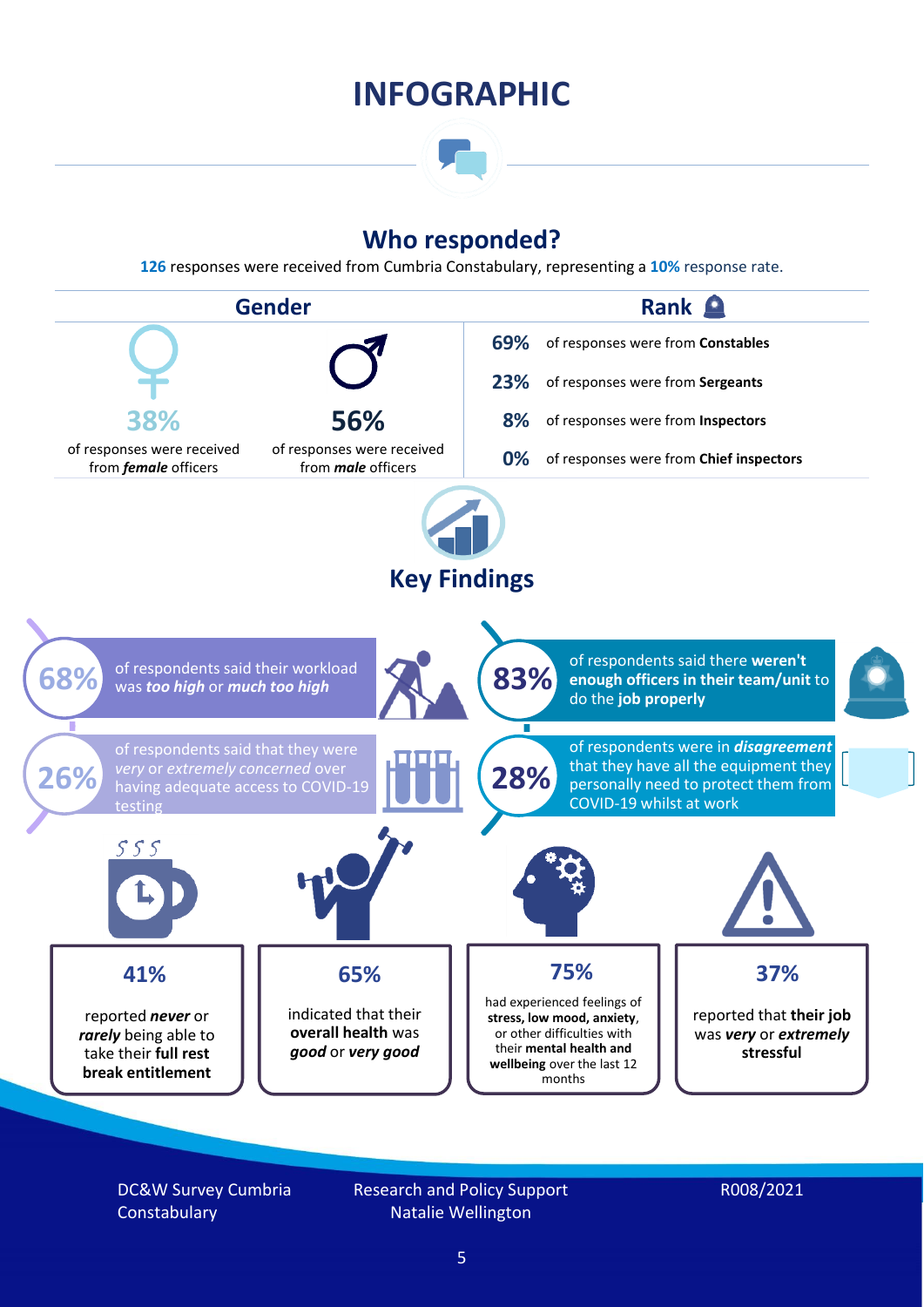### <span id="page-5-0"></span>**EXECUTIVE SUMMARY**

- **126** responses were received from Cumbria Constabulary, representing a response rate of around **10%**.
- The average (mean) rating for **overall job satisfaction** for respondents was **5/10**.
- **73%** reported being **single-crewed** *often* or *always* and **24%** reported being **singlecrewed** *more often* due to **COVID-19**.
- **41%** of respondents reported *never* or *rarely* being able to take their **full rest break entitlement**; *lower than* the proportion in 2018 (54%).
- **68%** of respondents reported that their **workload** is currently *too high*, or *much too high*; *lower than* the proportion in 2018 (74%).
- **83%** of respondents said there **weren't enough officers in their team/unit** to do the **job properly**.
- The average (mean) **overall life satisfaction** rating was **6/10**. This can be compared to the national average of 6/10.
- **65%** of respondents indicated that their **overall health** was *good* or *very good.*
- **37%** of respondents said that they viewed their job as *very* or *extremely* **stressful**. This was *lower than* the proportion in 2018 (40%).
- **75%** of respondents indicated that they had **experienced feelings of stress, low mood, anxiety, or other difficulties with their health and wellbeing** over the last 12 months.
- **15%** of respondents reported that they had suffered **one or more injuries** that required medical attention as a result of **work-related violence** in the last year.
- **11%** of respondents reported that they had suffered **one or more injuries** that required medical attention as a result of **work-related accidents** in the last year.
- **23%** of respondents reported that they were *very* or *extremely worried* about the **impact that the COVID-19 crisis will have on them personally**.
- **5%** of respondents reported that they *have* or *have had* **COVID-19** confirmed by a positive antigen or antibody test.
- **28%** of respondents reported that they *disagreed* or *strongly disagreed* that they **have all the equipment they personally need to protect them from COVID-19 whilst at work**.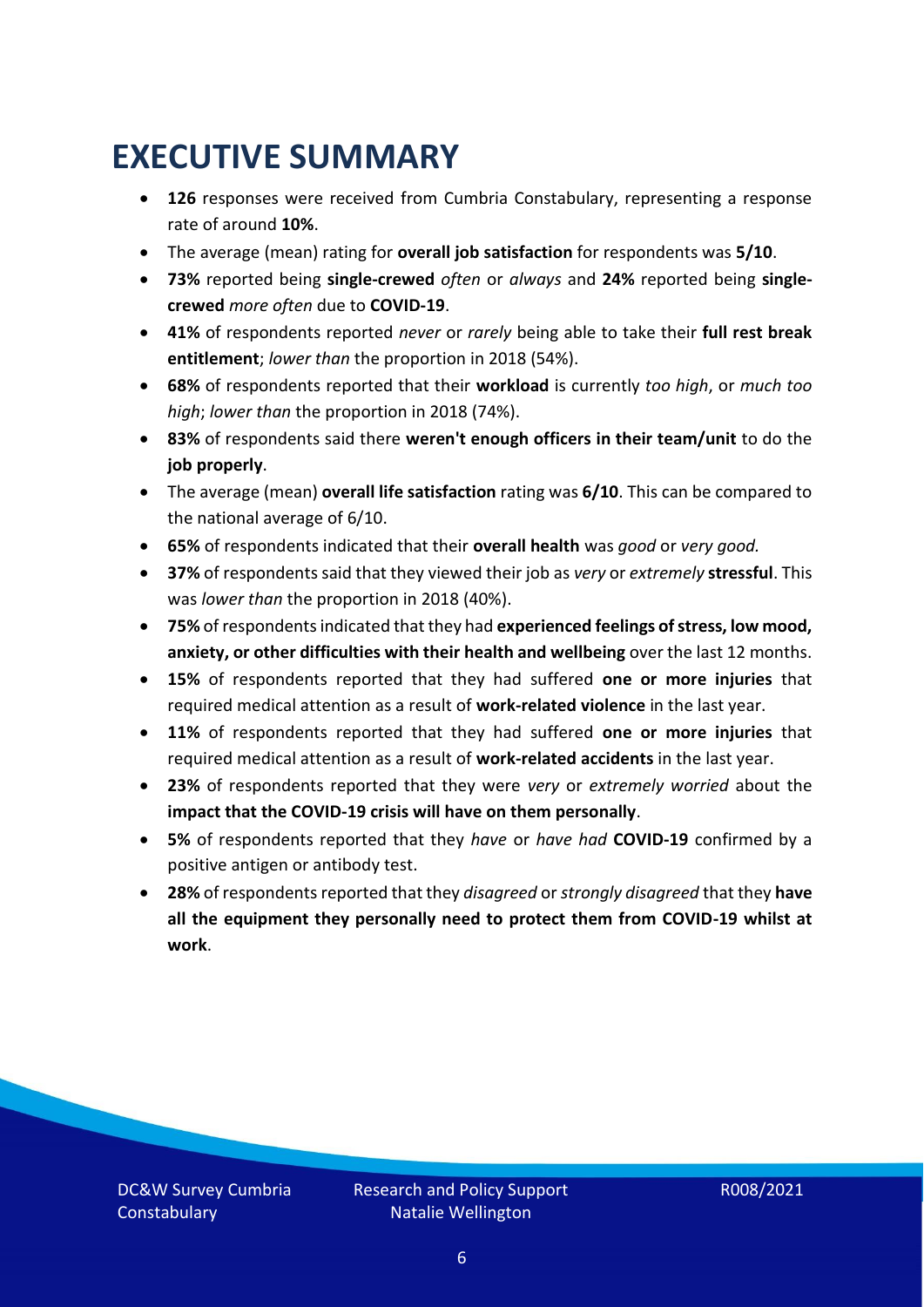### <span id="page-6-0"></span>**1. WORKING ARRANGEMENTS**

### **1.1. OVERALL JOB SATISFACTION**

Respondents were asked to rate their overall job satisfaction between 0 and 10, where 0 was 'not at all satisfied' and 10 was 'completely satisfied.' The average (mean) rating for overall job satisfaction for respondents from Cumbria Constabulary was 5/10 (range 0-10), with 39% of respondents reporting an overall job satisfaction rating of *4* or *less*. This can be compared to the national average of 5/10 (range 0-10), and 37% of respondents reporting an overall job satisfaction rating of *4* or *less*.

### **1.2. SHIFT LENGTH**

10% of respondents from Cumbria Constabulary reported that their formal shift duration was more than the 8-10 hours advised by the Health and Safety Executive<sup>iv</sup> and the Police Negotiating Board,<sup>v</sup> and 7% of respondents indicated a shift length of 12 hours or *more*. 9% of the national sample indicated that their formal shift duration was more than 8-10 hours, and 7% indicated a shift length of *12 hours* or *more*. 5

#### **1.3. SINGLE-CREWING**

Among respondents from Cumbria Constabulary, for whom this item was applicable, 73% reported being single-crewed either *often* or *always* over the previous 12-month period. This can be compared with 58% of respondents from the national sample.<sup>6</sup>

Due to COVID and the social distancing regulations implemented by the UK government, forces may have changed their normal operational procedures around crewing in order to reduce opportunities for infection between colleagues. The NPCC released guidance stating that when officers are double crewed a surgical Type IIR face mask should be worn in an enclosed space, such as a vehicle or personnel carrier, when social distancing cannot be achieved.<sup>vi</sup> However, some of the units may have decided to reduce the risk further by limiting double crewing or placing officers in bubbles. As such, in this year's iteration of the survey we wanted to ask an additional query about COVID-19 in relation to crewing levels, to see if crewing levels were affected by this. The findings were that 24% from Cumbria Constabulary reported being single-crewed *more often* due to COVID-19.

 $<sup>6</sup>$  Respondents that reported not applicable were removed from force-level and national analysis.</sup>

DC&W Survey Cumbria **Constabulary** 

<sup>&</sup>lt;sup>5</sup> Respondents that reported not applicable were removed from force-level and national analysis.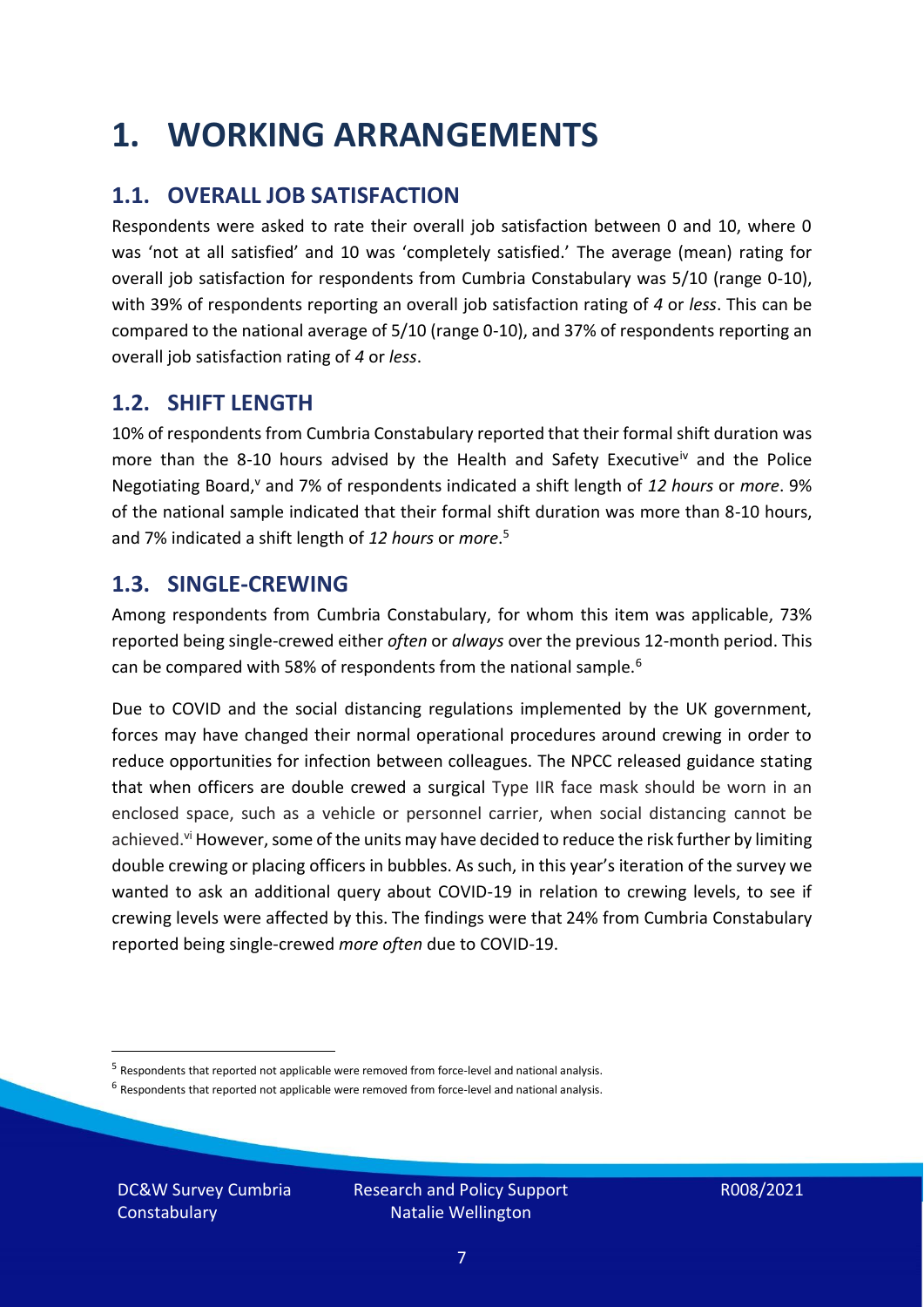### **1.4. BREAKS, REST DAYS AND ANNUAL LEAVE**

41% of respondents from Cumbria Constabulary reported *never* or *rarely* being able to take their full rest break entitlement, and 45% reported having had *two* or *more* rest days cancelled in the previous 12-month period. Furthermore, 79% of respondents from Cumbria Constabulary told us that they had a request for annual leave refused *once* or *more* in the previous 12-month period.

Historical comparisons for items relating to breaks, rest days and annual leave for Cumbria Constabulary, are also provided in *Table 1* below.

| Table 1: Force level figures for breaks, rest days<br>and annual leave                                       | 2016 | 2018 | 2020 |
|--------------------------------------------------------------------------------------------------------------|------|------|------|
| Reported being never or rarely able to take full<br>rest break entitlement                                   | 48%  | 54%  | 41%  |
| Reported having two or more rest days<br>cancelled in the previous 12 months                                 | 75%  | 60%  | 45%  |
| Reported having a request for annual leave<br>refused once or more in the previous 12<br>months <sup>7</sup> | 96%  | 81%  | 79%  |

DC&W Survey Cumbria **Constabulary** 

<sup>&</sup>lt;sup>7</sup> Please note, there were moderate changes to the question wording and response scale for this item between the 2016 and 2018 iterations of this survey. Please take this into consideration when interpreting any and all differences in the findings between these years, as altering the way in which a question is framed may unintentionally affect the way in which an individual responds.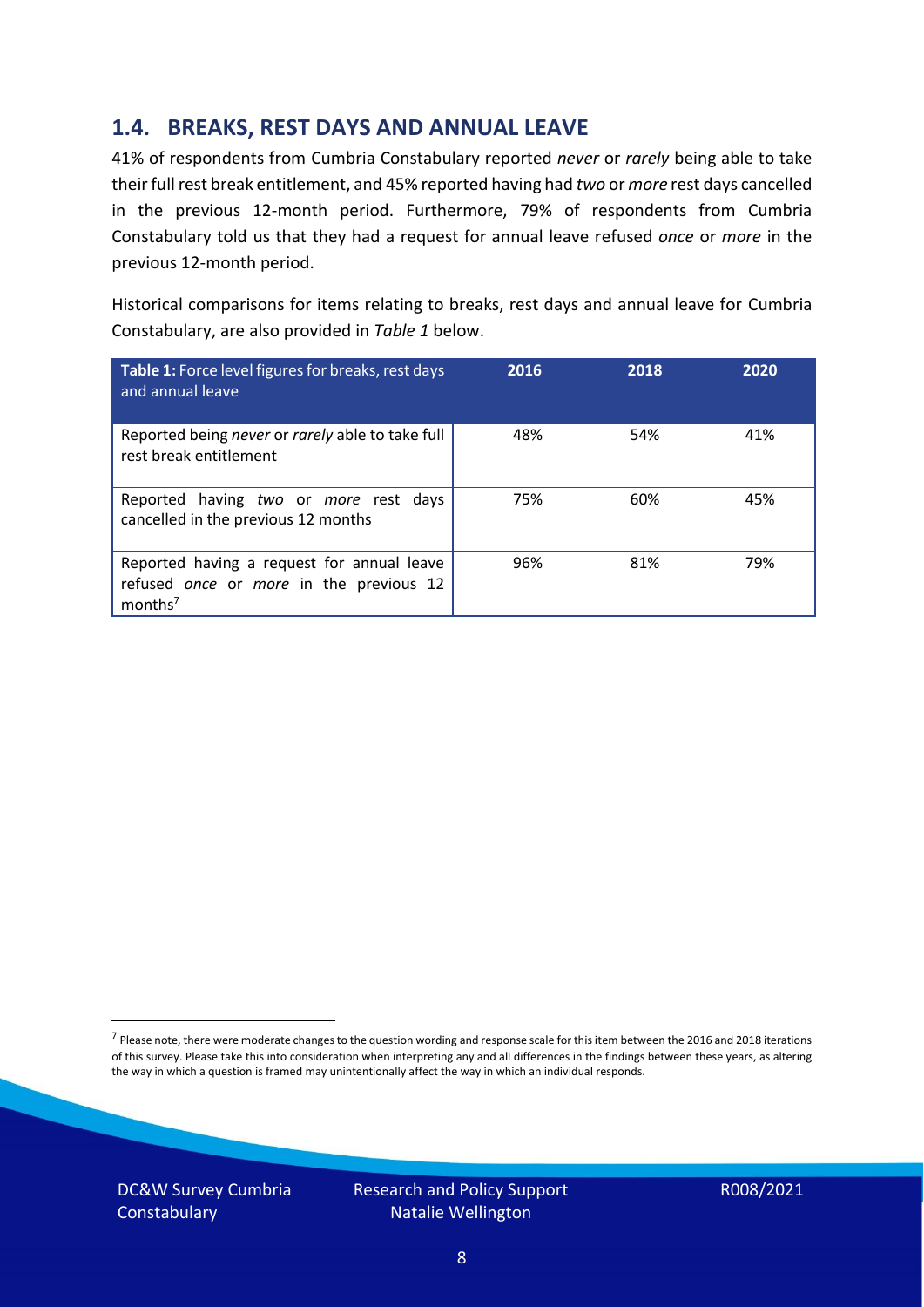### <span id="page-8-0"></span>**2. DEMAND**

### **2.1. WORKLOAD**

68% of respondents from Cumbria Constabulary told us that their workload is currently *too high*, or *much too high*. An historical comparison for both national and local proportions for workload are displayed in *Table 2* below.

| Table 2: Proportion of respondents reporting<br>that their workload was too high or much too<br>high in the previous 12-month period | 2016 | 2018 | 2020 |
|--------------------------------------------------------------------------------------------------------------------------------------|------|------|------|
| Force-level figures                                                                                                                  | 73%  | 74%  | 68%  |
| <b>National figures</b>                                                                                                              | 66%  | 72%  | 60%  |

### **2.2. AMOUNT AND PACE OF WORK**

87% of respondents from Cumbria Constabulary *disagreed* or *strongly disagreed* that they generally have enough officers to manage all the demands being made on them as a team/unit.

Furthermore, 10% *agreed* or *strongly agreed* that they had enough time to engage in proactive policing in their team/unit. An historical comparison for both national and local proportions for this item are displayed in *Table 3* below.

| Table 3: Proportion of respondents reporting<br>that they agreed or strongly agreed that they<br>had enough time to engage in proactive<br>policing in their team/unit | 2016 | 2018 | 2020 |
|------------------------------------------------------------------------------------------------------------------------------------------------------------------------|------|------|------|
| Force-level figures                                                                                                                                                    | 9%   | 9%   | 10%  |
| National figures                                                                                                                                                       | 13%  | 9%   | 14%  |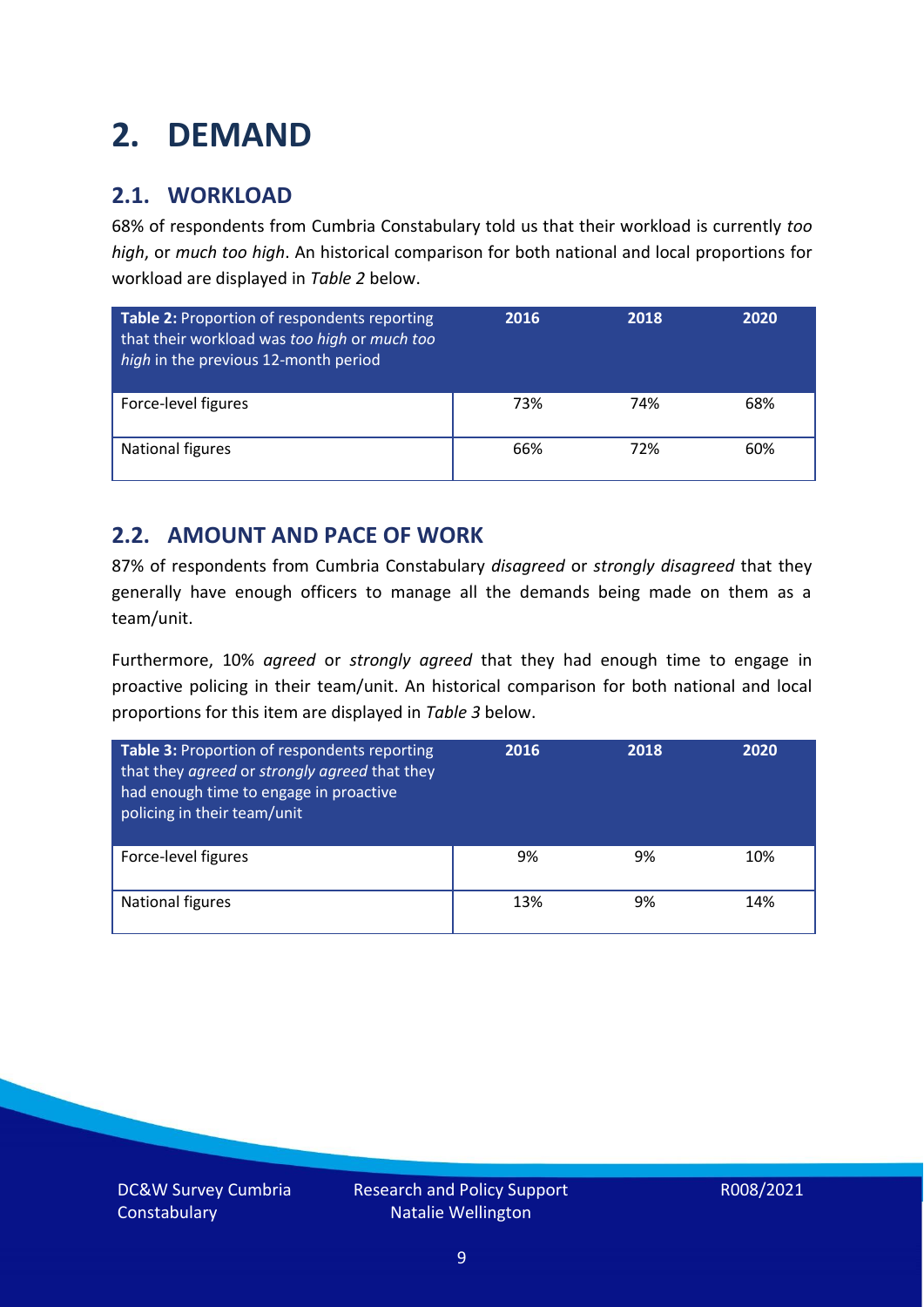### <span id="page-9-0"></span>**3. CAPACITY**

### **3.1. MINIMUM OFFICER STAFFING**

75% of respondents from Cumbria Constabulary indicated that their team or unit had a minimum officer staffing level.

Among respondents whose team or unit had a minimum officer staffing level, 16% indicated that this level was *never* or *rarely* achieved.

Respondents were asked how often minimum staffing levels have been met compared to before the COVID-19 crisis. 34% reported minimum staffing levels being met *less frequently* compared to before the COVID-19 crisis.

### **3.2. OFFICER STAFFING ARRANGEMENTS**

73% of respondents *disagreed* or *strongly disagreed* that the way officer staffing levels are determined in their team/unit seems to be effective. Historical comparisons for this item and one other key item, relating to capacity to deal with demand for Cumbria Constabulary, are provided in *Table 4* below.

| <b>Table 4:</b> Force level figures for key items relating to capacity                  |                                                               |      |      |
|-----------------------------------------------------------------------------------------|---------------------------------------------------------------|------|------|
| <b>Statements</b>                                                                       | Proportion of respondents who<br>disagreed with the statement |      |      |
|                                                                                         | 2016                                                          | 2018 | 2020 |
| The way officer staffing levels are determined in my<br>team/unit seems to be effective | 76%                                                           | 72%  | 73%  |
| There are enough officers in my team/unit for me to do<br>my job properly               | 83%                                                           | 81%  | 83%  |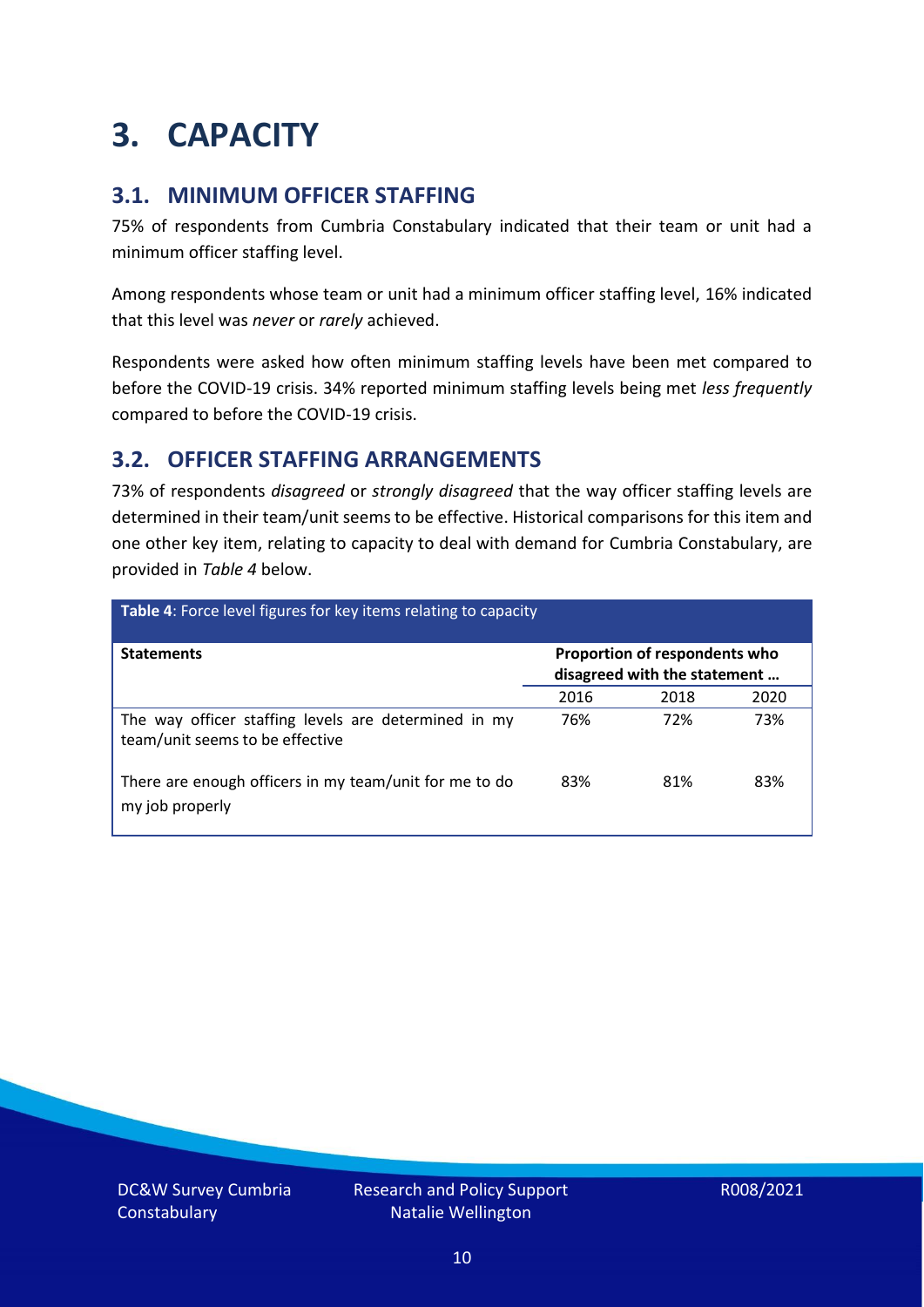### <span id="page-10-0"></span>**4. HEALTH AND WELLBEING**

### **4.1. OVERALL LIFE SATISFACTION AND WORTHWHILENESS**

Respondents were asked to rate their overall life satisfaction on a scale from 0 to 10, where 0 was *'Not at all satisfied'* and 10 was *'Completely satisfied'*. Furthermore, respondents were also asked to rate how worthwhile they feel the things they do in their life are on a scale from 0 to 10, where 0 was *'Not at all worthwhile'* and 10 was *'Completely worthwhile'.* These two items replicate the overall life satisfaction and overall worthwhileness questions posed within the Annual Population Survey by the Office for National Statistics (UK) and were included in the Demand, Capacity and Welfare Survey to enable benchmarking against the general population. vii

The average (mean) overall life satisfaction rating for the general population was 7 out of 10. The average (mean) rating for Cumbria Constabulary was 6 out of 10, with 30% of respondents reporting a low overall life satisfaction rating of *4* or *less*. These results can be compared to the national average of 6/10, with 23% of respondents reporting a low overall life satisfaction rating of *4* or *less*.

The average (mean) overall worthwhileness rating for the general population was 7 out of 10. The average (mean) rating for Cumbria Constabulary was 6 out of 10, with 28% of respondents reporting a low overall worthwhileness rating of *4* or *less*. These results can be compared to the national average of 7/10, with 18% of respondents reporting a low overall worthwhileness rating of *4* or *less*.

### **4.2. OVERALL PHYSICAL HEALTH**

Respondents were asked to rate their overall health on a scale from *very good* to *very poor*. An historical comparison for both national and local proportions for this item are in *Table 5* below.

| Table 5: Self-rated overall physical health |                       | 2016 | 2018 | 2020 |
|---------------------------------------------|-----------------------|------|------|------|
|                                             | Poor or very poor     | 14%  | 8%   | 9%   |
| Force-level figures                         | Neither good nor poor | 24%  | 11%  | 26%  |
|                                             | Good or very good     | 62%  | 81%  | 65%  |
|                                             | Poor or very poor     | 12%  | 7%   | 9%   |
| National figures                            | Neither good nor poor | 23%  | 17%  | 20%  |
|                                             | Good or very good     | 65%  | 77%  | 71%  |

DC&W Survey Cumbria **Constabulary**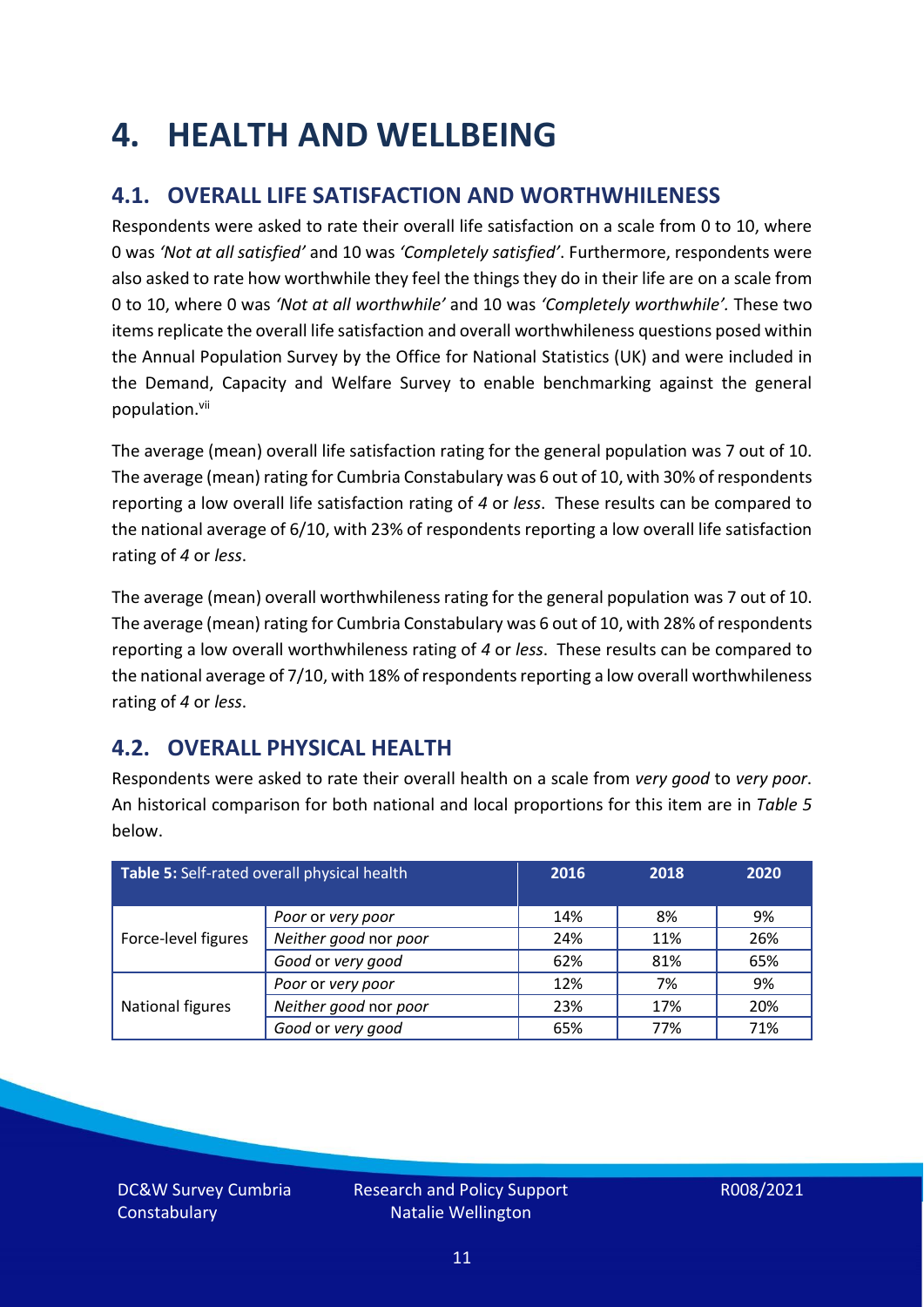### **4.3. SINGLE-ITEM INDICATORS FOR MENTAL HEALTH**

#### **4.3.1. ANXIETY AND HAPPINESS**

Overall anxiety was measured using a single-item measure. Respondents were asked to rate how anxious they had felt the day before on a scale from 0 to 10, where 0 was *'Not at all anxious'* and 10 was *'Completely anxious'*. Overall happiness was also measured using a single-item measure and respondents were asked to rate how happy they had been the day before on a scale from 0 to 10, where 0 was *'Not at all happy'* and 10 was *'Completely happy'*. These items replicate the overall anxiety and overall happiness questions posed within the Annual Population Survey by the Office for National Statistics (UK) and were chosen to enable benchmarking against the general population.<sup>viii</sup>

The average (mean) overall anxiety rating for the general population was 4 out of 10, with 36% of respondents reporting a high overall anxiety rating of *6* or *more*. <sup>8</sup> The average (mean) rating for Cumbria Constabulary was 4 out of 10, with 30% of respondents reporting a high overall anxiety rating of *6* or *more*. These results can be compared to the national average of 4/10, with 35% of respondents reporting a high overall anxiety rating of *6* or *more*. 9

The average (mean) overall happiness rating for the general population was 7 out of 10. The average (mean) rating for Cumbria Constabulary was 6 out of 10, with 33% of respondents reporting a low overall happiness rating of *4* or *less*. These results can be compared to the national average of 6/10, with 25% of respondents reporting a low overall happiness rating of *4* or *less*.

#### **4.3.2. STRESS**

Work related stress was measured using a single-item measure. 37% of respondents from Cumbria Constabulary said that they viewed their job as *very* or *extremely stressful*.

This is *higher than* the proportion reported in the national sample (33%) and *lower than* the proportion reported by Cumbria Constabulary in 2018 (40%).

Stress outside of work was assessed using an adaptation of the work-related stress measure. 13% of respondents from Cumbria Constabulary said that they viewed their life outside of work as *very* or *extremely stressful*.

DC&W Survey Cumbria **Constabulary** 

<sup>&</sup>lt;sup>8</sup> Please note that proportions for other wellbeing measures were not provided

 $9$  Overall scores for anxiety have been grouped and reported differently to life satisfaction, worthwhileness and happiness. The percentage of respondents scoring a high rating of *6* or *more* has been reported, as higher scores for anxiety are commonly associated with lower individual wellbeing. Whereas, the percentage of respondents scoring a very low rating of *4* or *less* has been reported for life satisfaction, worthwhileness and happiness, as lower scores on these measures are commonly associated with lower individual wellbeing.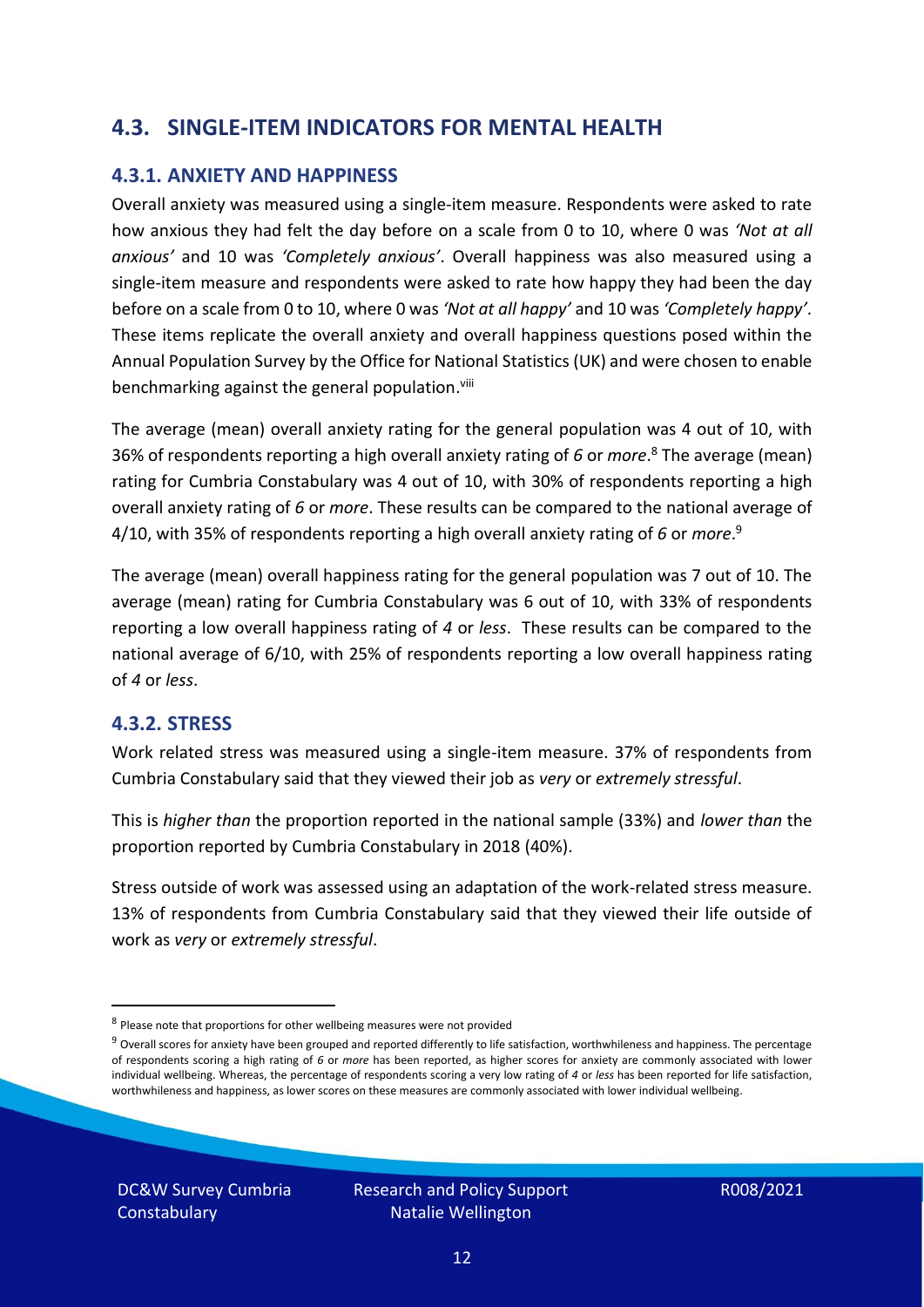#### **4.3.4. MENTAL HEALTH OVERVIEW**

A top-level broad overview of mental health and wellbeing was established using an item that asked respondents to indicate whether they had experienced feelings of stress, low mood, anxiety, or other difficulties with their health and wellbeing over the last 12 months. 75% of respondents from Cumbria Constabulary indicated that they had experienced feelings of stress, low mood, anxiety, or other difficulties with their health and wellbeing over the last 12 months; with 91% of these respondents also indicating that these feelings were caused by, or made worse by work.

#### **4.3.5. MENTAL WELLBEING**

Respondents' mental wellbeing was measured using the Short Warwick-Edinburgh Mental Wellbeing Scale,<sup>ix</sup> which asked them to rate their experience during the last two weeks for seven positively framed items. A metric score was calculated which indicated participants' overall wellbeing. The higher the score is, the better their overall wellbeing is thought to be.<sup>10</sup>

The metric score for Cumbria Constabulary is presented in *Table 6* below across years. This is also alongside the metric score for the national sample across years.

| <b>Table 6:</b> Average (mean) metric score for the Short Warwick-<br>Edinburgh Mental Wellbeing Scale | 2016 | 2018 | 2020 |
|--------------------------------------------------------------------------------------------------------|------|------|------|
| Force-level figures                                                                                    | 20   | 21   | 21   |
| National figures                                                                                       | 19   | 20   | 21   |

 $10$  The Short Warwick-Edinburgh Mental Wellbeing Scale was developed by the Universities of Warwick, Edinburgh and Leeds in conjunction with NHS Health Scotland (© University of Warwick, 2006).

DC&W Survey Cumbria **Constabulary** 

Research and Policy Support Natalie Wellington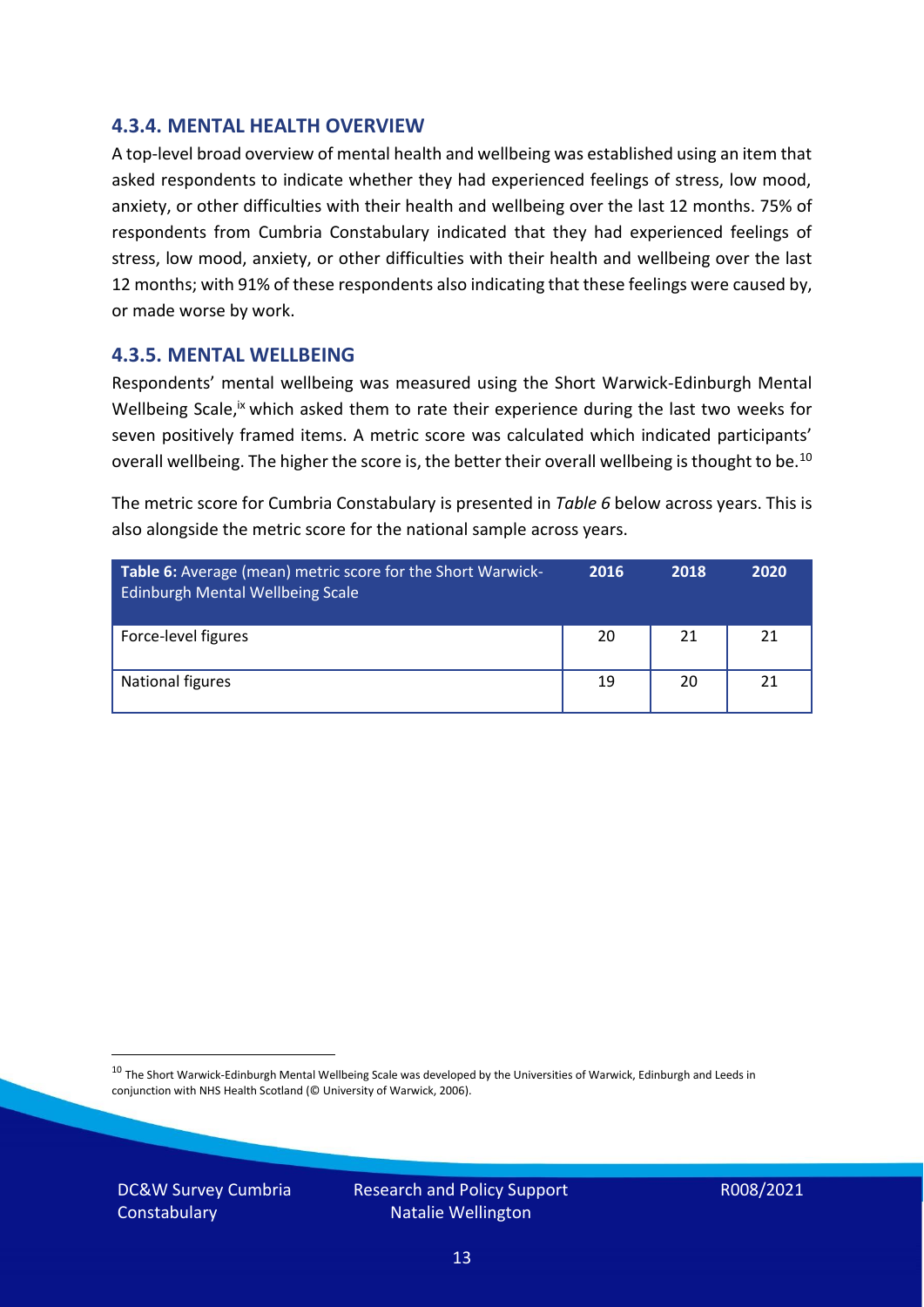### <span id="page-13-0"></span>**5. ABSENCE BEHAVIOUR**

### **5.1. ABSENCE**

51% of respondents from Cumbria Constabulary reported *one* or *more* days of sickness absence and 28% of respondents indicated that at least one day of their sickness absence was attributable to stress, depression, or anxiety.

The national proportion of respondents who had taken *one* or *more* days of sickness absence was 48% and 32% of respondents indicated that at least one day of their sickness absence was attributable to stress, depression, or anxiety.

#### **5.2. PRESENTEEISM AND LEAVEISM**

Presenteeism is the act of attending work while ill. This has been shown to be associated with subsequent health decline, particularly in relation to burnout, $x$  and can lead to elevated absenteeism.<sup>xi</sup> Moreover, evidence suggests that presenteeism can compound the effects of the initial illness and negatively influence job satisfaction, resulting in negative job attitudes and withdrawal from work.<sup>xii</sup>

Leaveism is a term to describe hidden sickness absence and work undertaken during rest periods. A core dimension of leaveism includes using allocated time off such as annual leave entitlements to take time off when they are in fact unwell. Findings for Cumbria Constabulary across years are presented in *Table 7* below.

| Table 7: Proportion of respondents reporting the<br>following absence behaviour once or more over the<br>previous 12 months |                             | 2016 | 2018 | 2020 |
|-----------------------------------------------------------------------------------------------------------------------------|-----------------------------|------|------|------|
| Presenteeism                                                                                                                | Due to Physical health      | 90%  | 79%  | 67%  |
|                                                                                                                             | Due to Psychological health | 67%  | 70%  | 62%  |
| annual leave to<br><b>Using</b><br>time off due to<br>take<br>health                                                        | Due to Physical health      | 55%  | 36%  | 33%  |
|                                                                                                                             | Due to Psychological health | 37%  | 42%  | 48%  |

DC&W Survey Cumbria **Constabulary**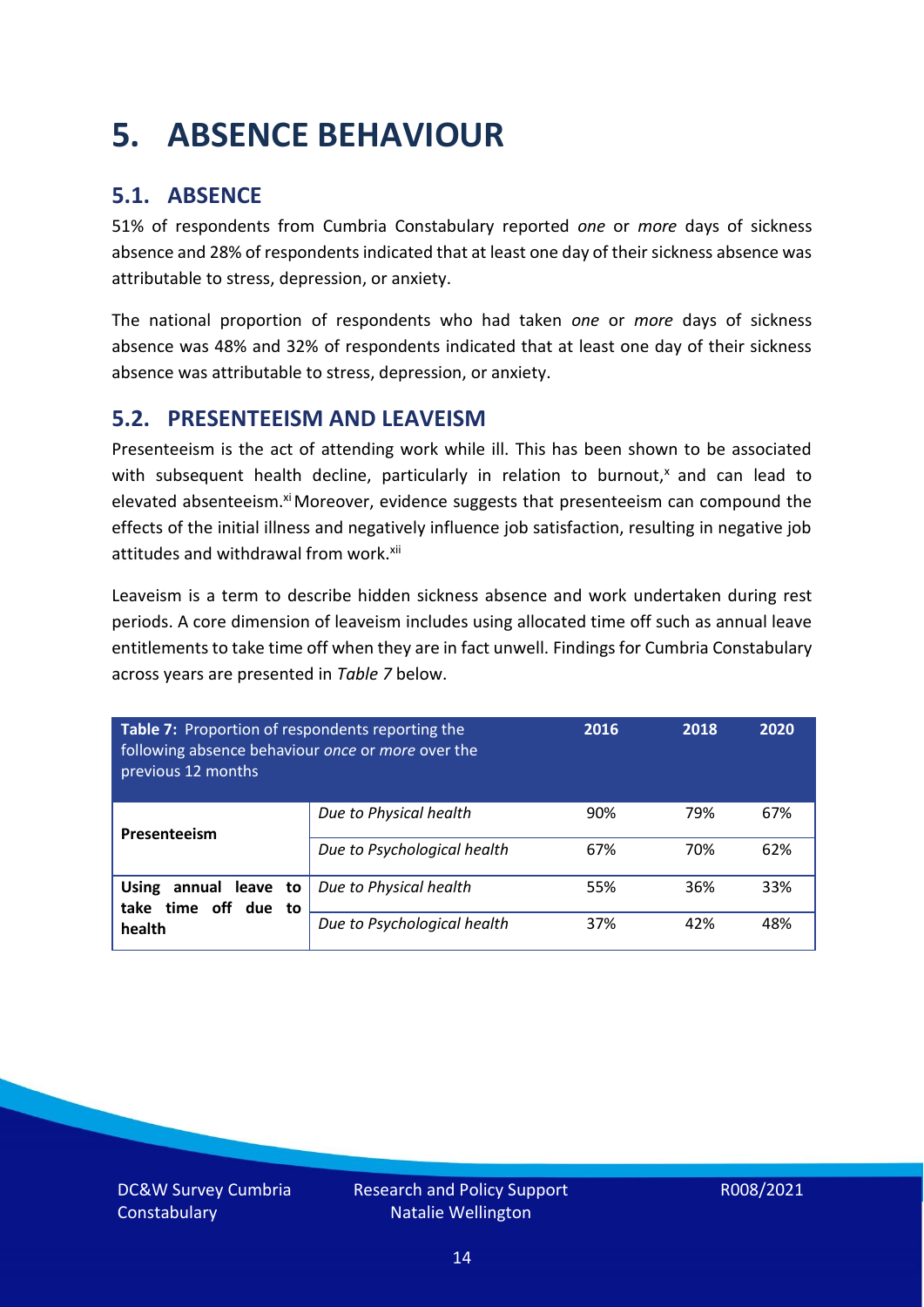## <span id="page-14-0"></span>**6. VIOLENCE AND PHYSICAL INJURIES**

### **6.1. VIOLENCE**

Verbal and physical violence was assessed using four questions regarding how often officers received verbal insults, verbal threats, spitting assaults, unarmed physical attacks, and attacks with a weapon from members of the public over the previous 12 months. Findings for Cumbria Constabulary are presented in *Table 8* below.

**Table 8**: Force level figures for frequency of verbal and physical violence from members of the public

| Type of violent victimisation                                                          | Proportion of respondents indicating frequency<br>of experience as at least once a week |      |      |
|----------------------------------------------------------------------------------------|-----------------------------------------------------------------------------------------|------|------|
|                                                                                        | 2016                                                                                    | 2018 | 2020 |
| Verbal insults (e.g. swearing, shouting, abuse)                                        | 48%                                                                                     | 35%  | 37%  |
| Verbal threats (e.g. threat of hitting, threat of<br>kicking)                          | 22%                                                                                     | 21%  | 25%  |
| Spitting assaults (i.e. being deliberately spat<br>$upon)$ <sup>11</sup>               | $\cdots$                                                                                | 3%   | 4%   |
| Unarmed physical attacks (e.g. struggling to get<br>free, wrestling, hitting, kicking) | 16%                                                                                     | 15%  | 16%  |
| Use of a deadly weapon (e.g. stick, bottle, axe,<br>firearm)                           | 2%                                                                                      | 1%   | 0%   |

### **6.2. INJURIES**

15% of Cumbria Constabulary respondents reported that they had suffered *one or more* injuries that required medical attention as a result of **work-related violence** in the last year.

This is *lower than* the proportion reporting *one or more* injuries as a result of **work-related violence** in the national sample (16%) and *lower than* the proportion reported by Cumbria Constabulary in 2018 (23%).

11% of Cumbria Constabulary respondents reported that they had suffered one or more injuries that required medical attention as a result of **work-related accidents** in the last year.

 $11$  Data on spitting assaults is not available for the year 2016 as the item was not included until the 2018 iteration of the survey.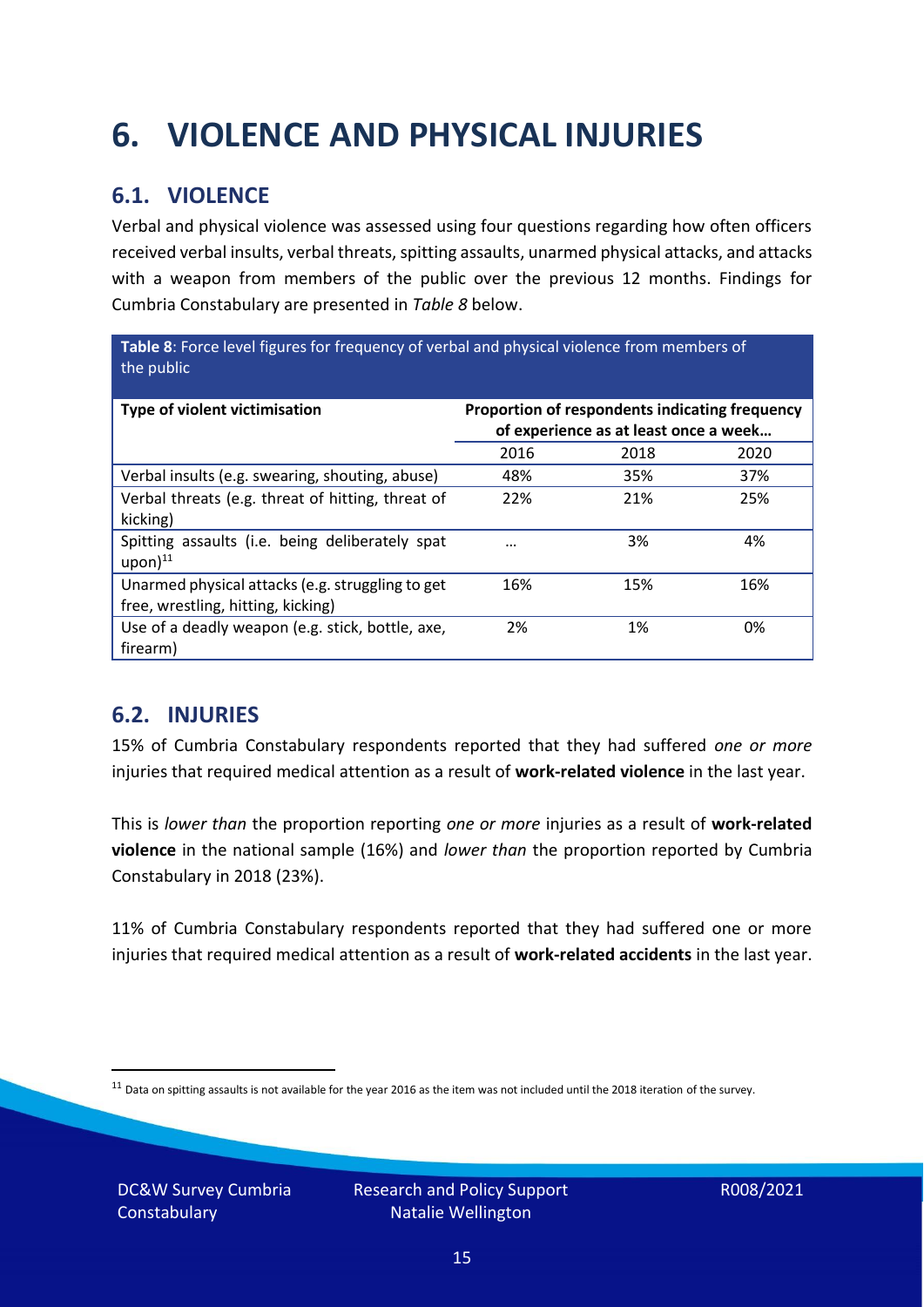This is *the same as* the proportion reporting *one or more* injuries as a result of **work-related accidents** in the national sample (11%) and *lower than* the proportion reported by Cumbria Constabulary in 2018 (18%).

DC&W Survey Cumbria **Constabulary** 

Research and Policy Support Natalie Wellington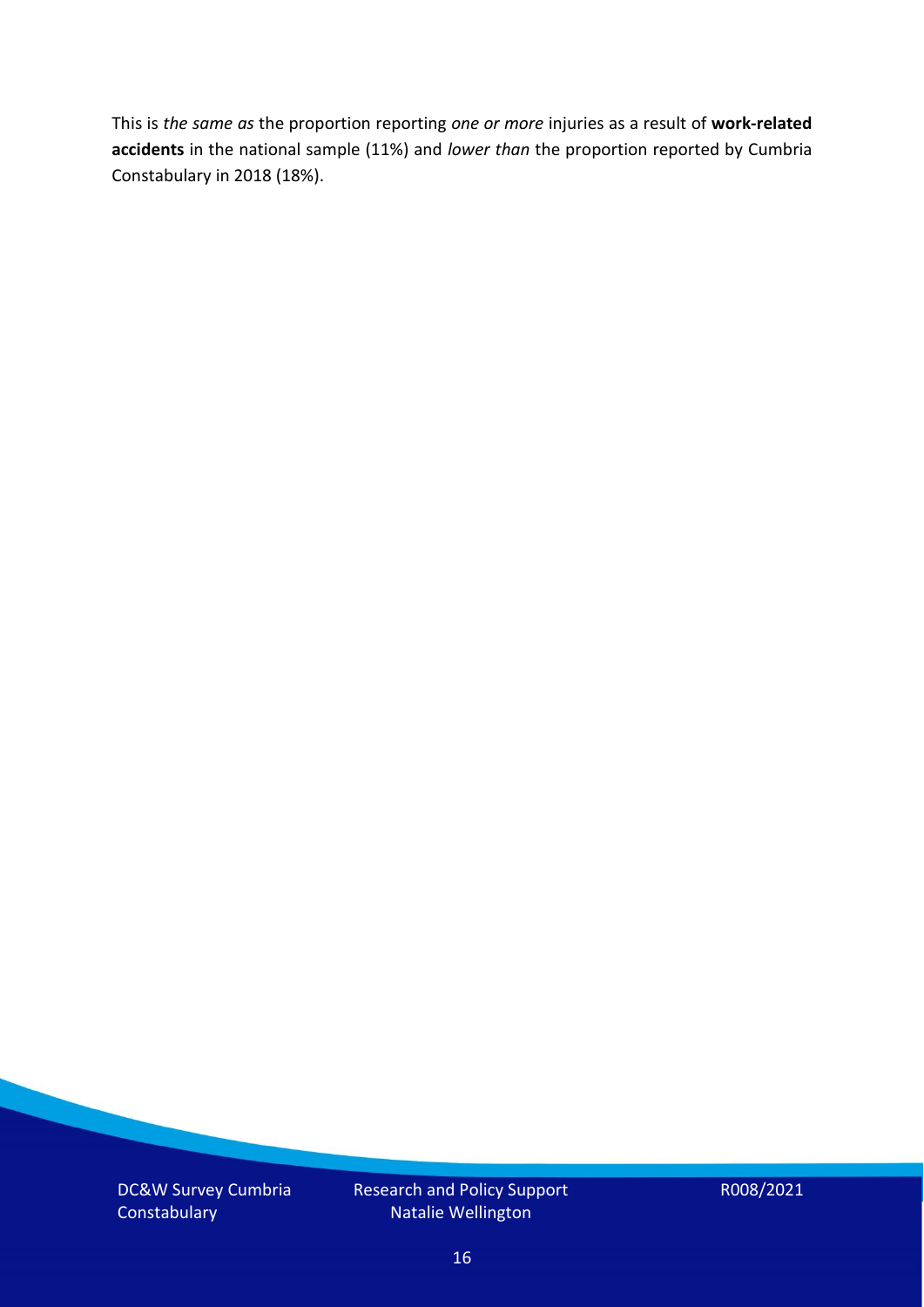# <span id="page-16-0"></span>**7. ORGANISATIONAL SUPPORT FOR MENTAL HEALTH AND WELLBEING**

### **7.1. DISCLOSURE**

Respondents who indicated that they had sought help for difficulties with mental health and wellbeing were presented with additional questions concerning disclosure to a line manager. 69% of respondents from Cumbria Constabulary, for whom it was applicable, reported that they had disclosed seeking mental health and wellbeing support to their line managers. This can be compared with 70% reported by Cumbria Constabulary in 2018.

#### **7.2. MENTAL HEALTH AND WELLBEING SUPPORT SERVICES**

Respondents were asked about mental health and wellbeing support services that are *reactive* (services that aim to help those that are already experiencing difficulties with their mental health and wellbeing), and *proactive* (services that aim to help people prevent difficulties with mental health and wellbeing from developing). Key findings for Cumbria Constabulary are displayed in the tables below, with *Table 9* displaying both national and local proportions.

**Table 9**: Proportion of respondents reporting that they are *aware* of reactive and proactive mental health and wellbeing support services that their force offers

| <b>Questions</b>                                           | Proportion of respondents |                  |  |
|------------------------------------------------------------|---------------------------|------------------|--|
|                                                            |                           |                  |  |
|                                                            | Force-level figures       | National figures |  |
| Reported being aware of reactive services that their force | 73%                       | 74%              |  |
| offers to support the mental health and wellbeing of its   |                           |                  |  |
| employees (e.g. counselling, helpline services, peer       |                           |                  |  |
| support groups etc.)                                       |                           |                  |  |
|                                                            |                           |                  |  |
| Reported being aware of proactive services that their      | 25%                       | 43%              |  |
| force offers to support the mental health and wellbeing    |                           |                  |  |
| of its employees (e.g. resilience training, mindfulness    |                           |                  |  |
| workshops, mental health awareness programmes etc.)        |                           |                  |  |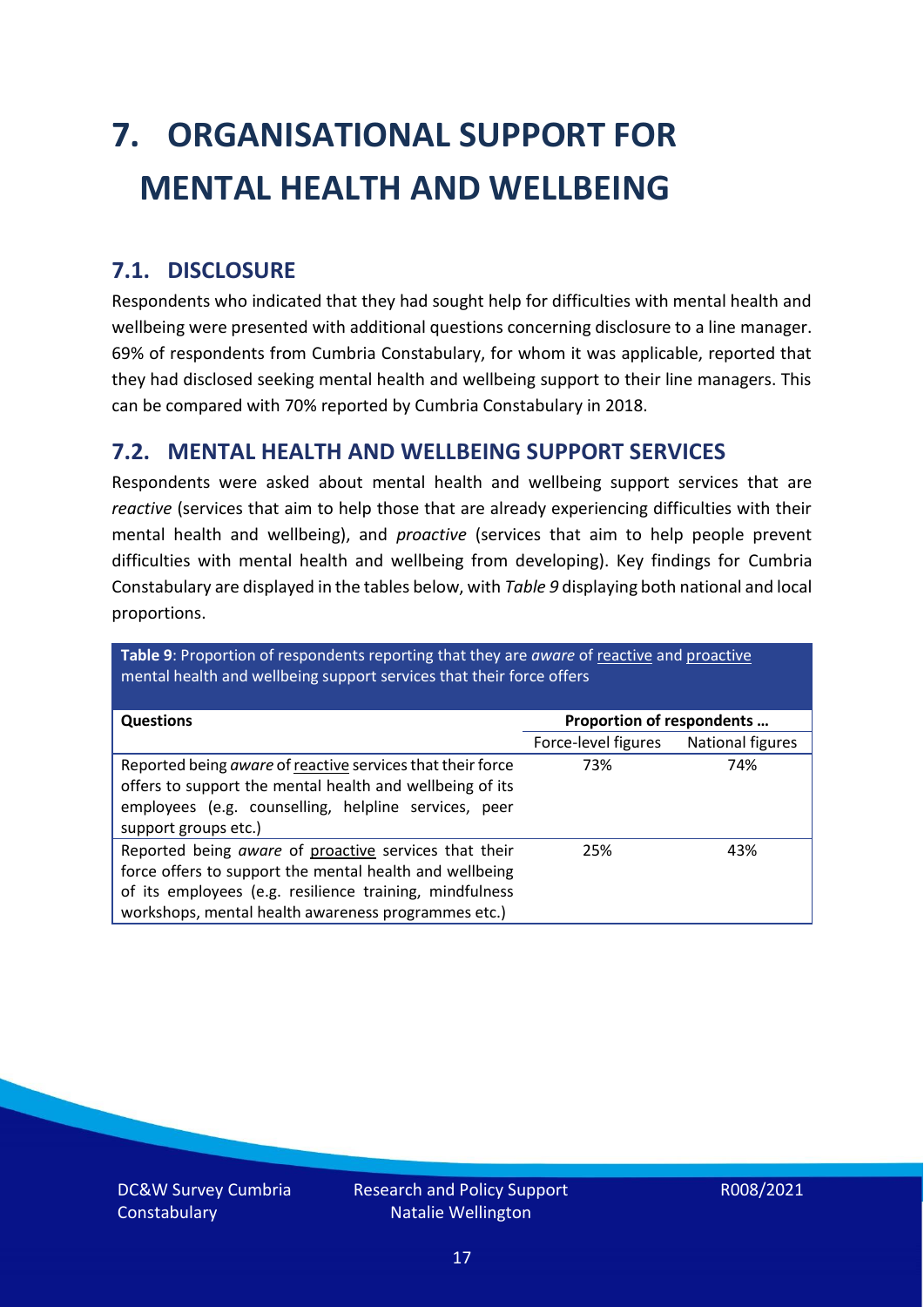### <span id="page-17-0"></span>**8. COVID-19 CRISIS**

Questions about the COVID-19 crisis have been included in this year's survey to help to better understand the impacts of working within the police service during this period. This section of the report specifically focusses on the personal impact of the COVID-19 crisis on officers, whilst organisational impacts have been reported at contextually appropriate points throughout the report.<sup>12</sup>

Respondents were asked whether they think they have or have had COVID-19. Comparisons for both national and local proportions are shown in *Table 10* below.

| Table 10: Proportion of respondents reporting whether<br>they have or have had COVID-19 | <b>Force-level</b><br>figures | <b>National</b><br>figures |
|-----------------------------------------------------------------------------------------|-------------------------------|----------------------------|
| Yes, confirmed by a positive antigen or antibody test                                   | 5%                            | 3%                         |
| Yes, based on strong personal suspicion or medical advice                               | 12%                           | 23%                        |
| No                                                                                      | 60%                           | 47%                        |
| Unsure                                                                                  | 23%                           | 27%                        |

23% of respondents from Cumbria Constabulary said that they were *very* or *extremely worried* about the impact that the COVID-19 crisis will have on them personally. This can be compared to the national sample, where 22% said that they were *very* or *extremely worried* about the impact that the COVID-19 crisis will have on them personally.

Respondents from Cumbria Constabulary were asked about their concern over the issues displayed in *Table 11* below (national and local proportions are shown).

| Table 11: Proportion of respondents reporting that they were very or extremely concerned over the<br>following |                           |                            |
|----------------------------------------------------------------------------------------------------------------|---------------------------|----------------------------|
| <b>Statements</b>                                                                                              | Proportion of respondents |                            |
|                                                                                                                | Force-level<br>figures    | <b>National</b><br>figures |
| Becoming unwell with COVID-19 due to having close contact with<br>someone who has COVID-19 in the line of duty | 24%                       | 34%                        |
| Becoming unwell with COVID-19 due to being assaulted by someone<br>who has COVID-19 in the line of duty        | 21%                       | 23%                        |
| Having adequate access to COVID-19 testing (antigen<br>and/or antibody diagnostic testing)                     | 26%                       | 37%                        |
| Enforcing the lockdown restrictions                                                                            | 25%                       | 25%                        |

<sup>12</sup> For more information please see the introduction to this report on page 3.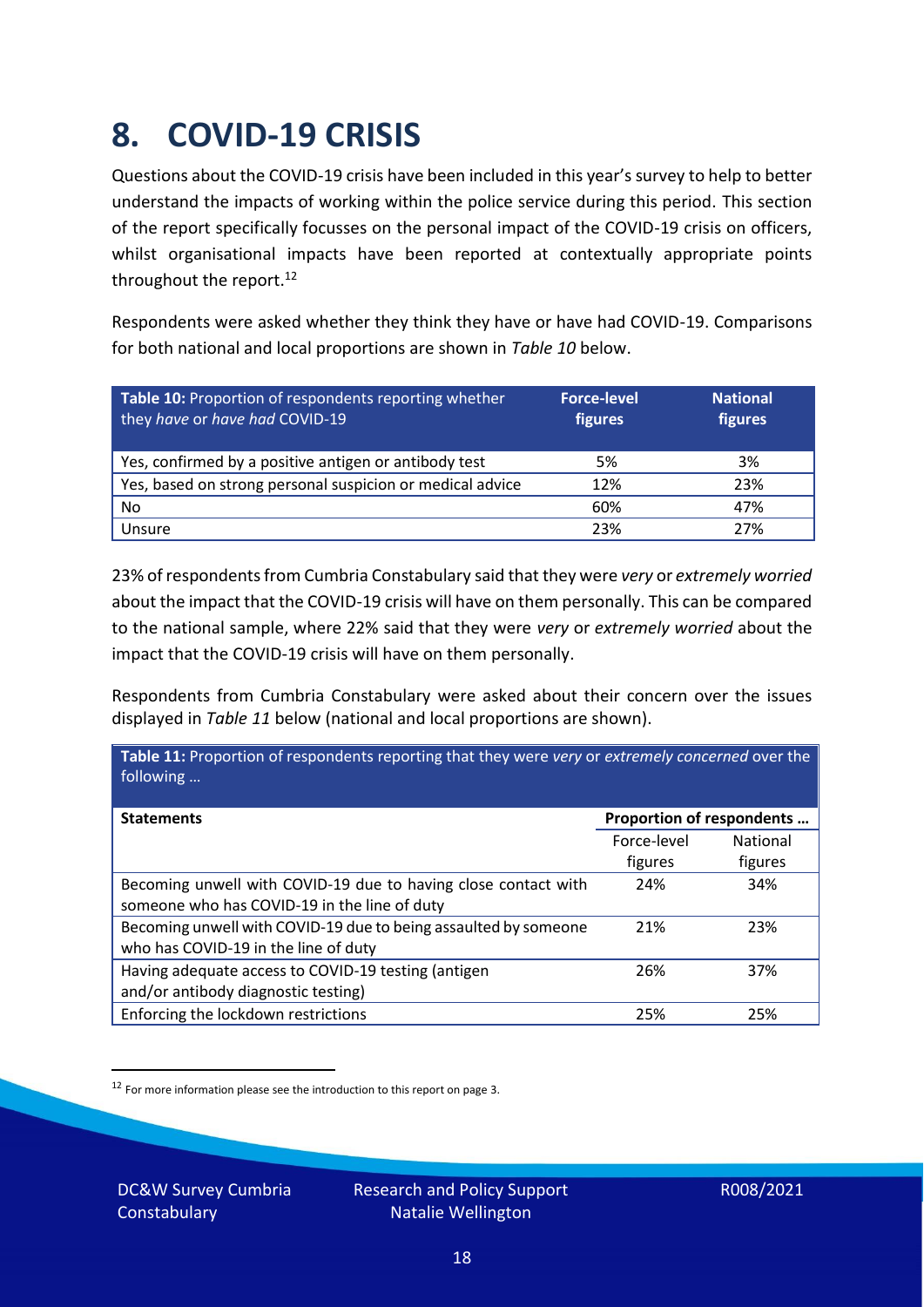Furthermore, 28% of respondents from Cumbria Constabulary reported that they *disagreed*  or *strongly disagreed* that they have all the equipment they personally need to protect them from COVID-19 whilst at work. This can be compared to the national sample, where 39% reported that they *disagreed* or *strongly disagreed* that they have all the equipment they personally need to protect them from COVID-19 whilst at work.

DC&W Survey Cumbria **Constabulary** 

Research and Policy Support Natalie Wellington